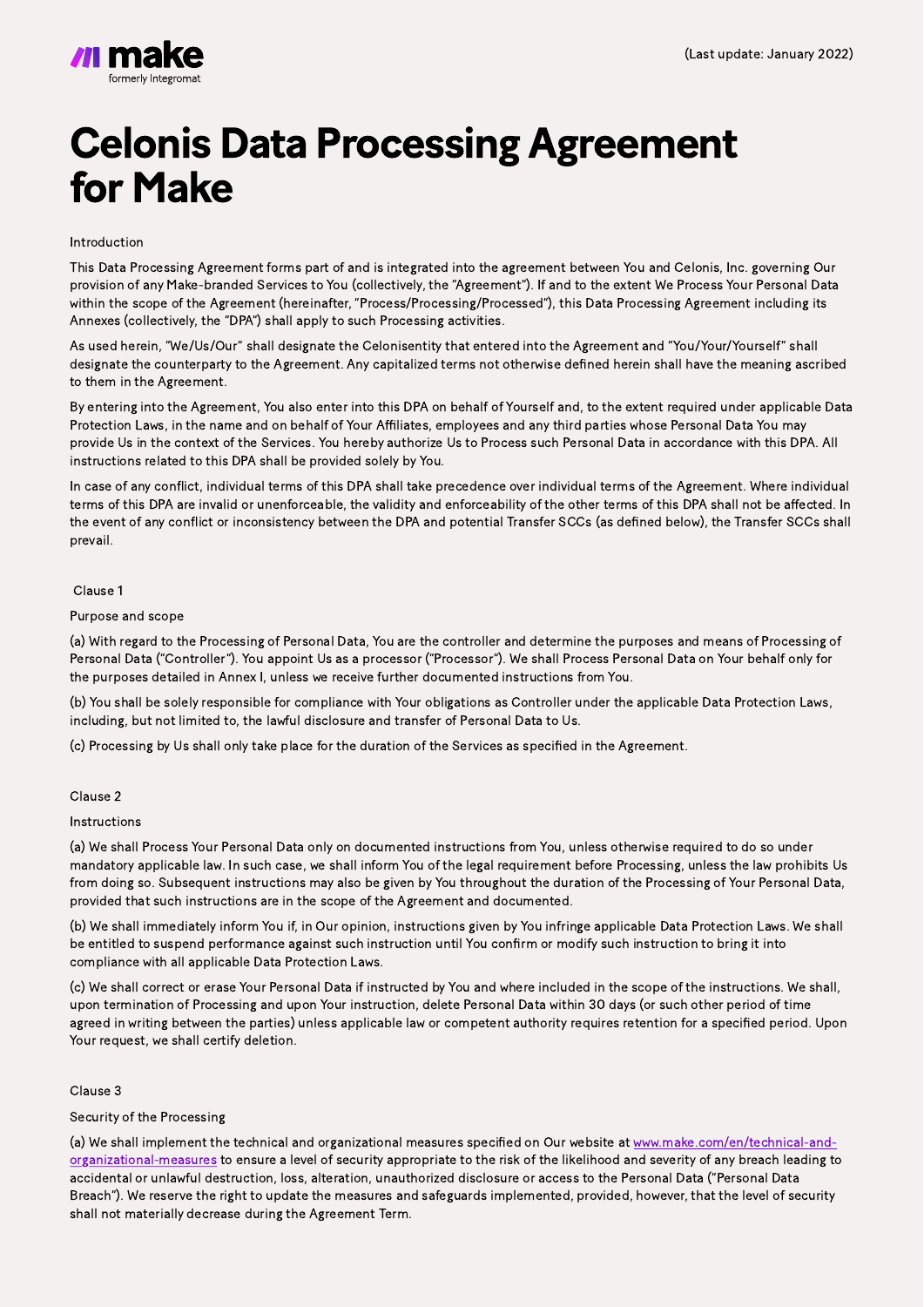(b) In assessing the appropriate level of security, We shall take into account the state of the art, the costs of implementation, the nature, scope, context and purposes of Processing and the risks involved for the data subjects.

(c) Access to the Personal Data by Our personnel shall be strictly limited to those individuals who need such access to implement, manage and monitor the Services. Any personnel authorized to access the Personal Data have committed themselves to confidentiality obligations similar to the confidentiality terms of the Agreement or are under an appropriate statutory obligation of confidentiality.

# Clause 4

Documentation and audits

(a) We shall document Our compliance with the obligations agreed in this DPA.

(b) Upon Your request, and subject to the confidentiality obligations set forth in the Agreement, We shall make available to You or Your independent third-party auditor information regarding Our compliance with the obligations set forth in this DPA in the form of the third-party certifications and audits.

(c) If You request an on-site audit of the procedures relevant to the Processing activities, You may contact isms@celonis.com. Such audit will be conducted upon 30 days' prior written notice, at most once per calendar year, during regular business hours, without interfering with Our operations, and subject to the execution of a confidentiality agreement. You may request more frequent audits in the event We notify You of a Personal Data Breach or when a supervisory authority requires such an audit; provided however that in no event shall there be more than three (3) on-site audits carried out in any given twelve-month period. We shall be entitled to reject auditors that are competitors of Ours. You hereby consent to the appointment of an independent external auditor by Us, conditioned on Us providing an unmodified copy of the audit report to You. Each party shall bear its own costs related to any audit. Before the commencement of an on-site audit, the parties shall mutually agree upon the scope, timing, and duration of the audit. You shall promptly provide Us with information regarding any non-compliance discovered during the course of an audit.

(a) You hereby consent to use of (i) Celonis Affiliates and (ii) the sub-processors listed on Our website at [www.make.com/en/sub](https://www.make.com/en/sub-processors.pdf)[processors](https://www.make.com/en/sub-processors.pdf) in connection with Our performance under the Agreement. We are liable for the Processing activities of Our subprocessors to the same extent We would be liable if We were Processing Your Personal Data.

# Clause 5

# Use of sub-processors

(b) We shall notify You at least four (4) weeks before engaging any new sub-processor(s) under this DPA ("Notification Period"). You may object to any new sub-processor(s) on reasonable grounds related to applicable Data Protection Laws by providing written notice to Us within fourteen (14) days after having received such notice ("Objection Period"). If You do not object within the Objection Period, You shall be deemed to have consented to the new sub-processor. If You do object within the Objection Period, the parties will work together in good faith to find a functionally-equivalent and commercially-reasonable alternative to the new sub-processor. If a solution is not agreed between the parties within the Notification Period, You shall have the right to terminate the relevant Service by providing thirty days' prior written notice. You shall pay for the Services up to and including the effective date of termination.

(c) Where We engage a sub-processor for carrying out Processing activities, We shall do so by way of a binding contract which imposes on the sub-processor, in substance, the same data protection obligations as those contained in this DPA.

# Clause 6

# International transfers

(a) We will only transfer Personal Data outside the European Economic Area, Switzerland and the United Kingdom where We have complied with Our obligations under applicable Data Protection Laws in ensuring adequate safeguards in relation to such transfer, e.g. by implementing Standard Contractual Clauses in accordance with the Commission Implementing Decision (EU) 2021/914 of 4 June 2021 on standard contractual clauses for the transfer of Personal Data to third countries pursuant to Regulation (EU) 2016/679 of the European Parliament and of the Council.

# Clause 7

# Assistance to the Controller

(a) We shall promptly notify You of any request we receive from a data subject, provided We are able to correlate that data subject to You based on the information provided by the data subject. We shall not respond to the request, unless authorized to do so by You or required by Data Protection Laws.

(b) Taking into account the nature of the Processing, We will reasonably assist You to fulfill Your obligations as Controller to respond to data subject requests.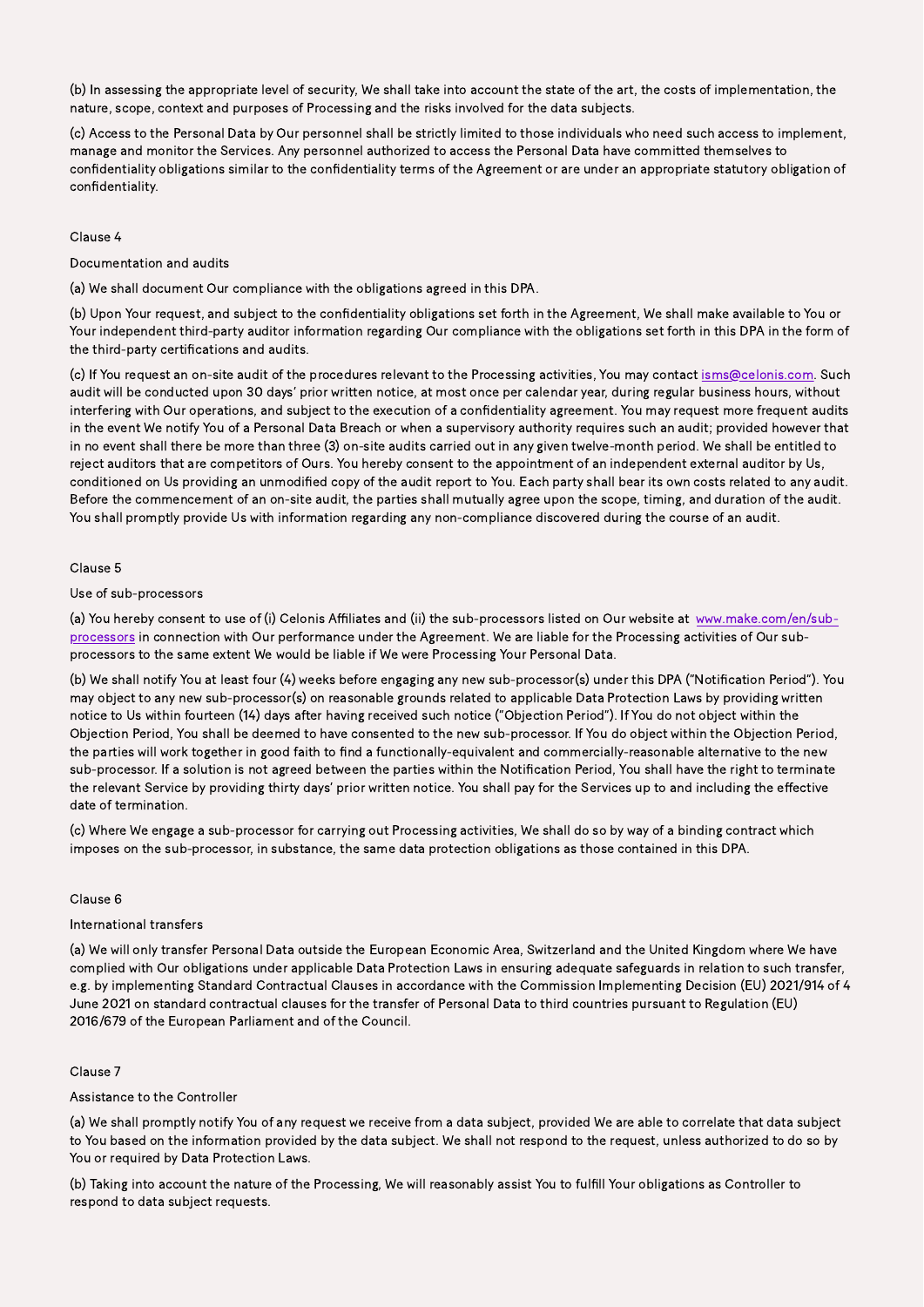(c) We shall not be liable in cases where You fail to respond to a data subject's request completely, correctly, in a timely manner, or otherwise in accordance with Data Protection Laws.

(d) Taking into account the nature of the Processing and the information available to Us, if you request, We shall assist You in carrying out a data protection impact assessment in cases where the Processing is likely to result in a high risk to the rights and freedoms of natural persons.

# Clause 8

Notification of Personal Data Breach

(a) In the event of a Personal Data Breach, we shall cooperate with and reasonably assist You to comply with Your obligations under applicable Data Protection Laws, taking into account the nature of Processing and the information available to Us.

(b) In the event of a Personal Data Breach by Us, We shall notify You without undue delay after becoming aware of the breach. Such notification shall contain, at least: (a) a description of the nature of the breach (including, where possible, the categories and approximate number of data subjects and data records concerned); (b) the details of a contact point where more information can be obtained; (c) its likely consequences and the measures taken to address the breach.

(c) You shall send the contact details of the person to notify in case of Personal Data Breaches to security-incident@celonis.com.

(d) Where, and insofar as, it is not possible to provide all of the information specified in (b) above at the same time, the initial notification shall contain the information then-available and further information shall, as it becomes available, subsequently be provided without undue delay.

#### Clause 9

# Final provisions

1. Each party's and all of its Affiliates' liability, taken together in the aggregate, arising out of or related to this DPA, whether in contract, tort or under any other theory of liability, is subject to the 'Limitation of Liability' section of the Agreement.

2. This DPA constitutes the entire agreement between the parties regarding Our Processing activities, and supersedes all prior and contemporaneous agreements, proposals and representations, whether written or oral, concerning the subject matter hereof. Upon notification to You, We may update this DPA from time-to-time. Any revised version shall become effective upon renewal of Your Subscription under the Agreement.

3. If You are domiciled in the European Union, the European Economic Area and/or their member states, Switzerland, and the United Kingdom, this DPA is subject to the laws of the country in which You are domiciled. For all other cases, this DPA is subject to the laws applicable to the Agreement. For any disputes arising out of or in connection with this DPA, the parties submit to the exclusive jurisdiction of the courts established in the country whose laws govern this DPA.